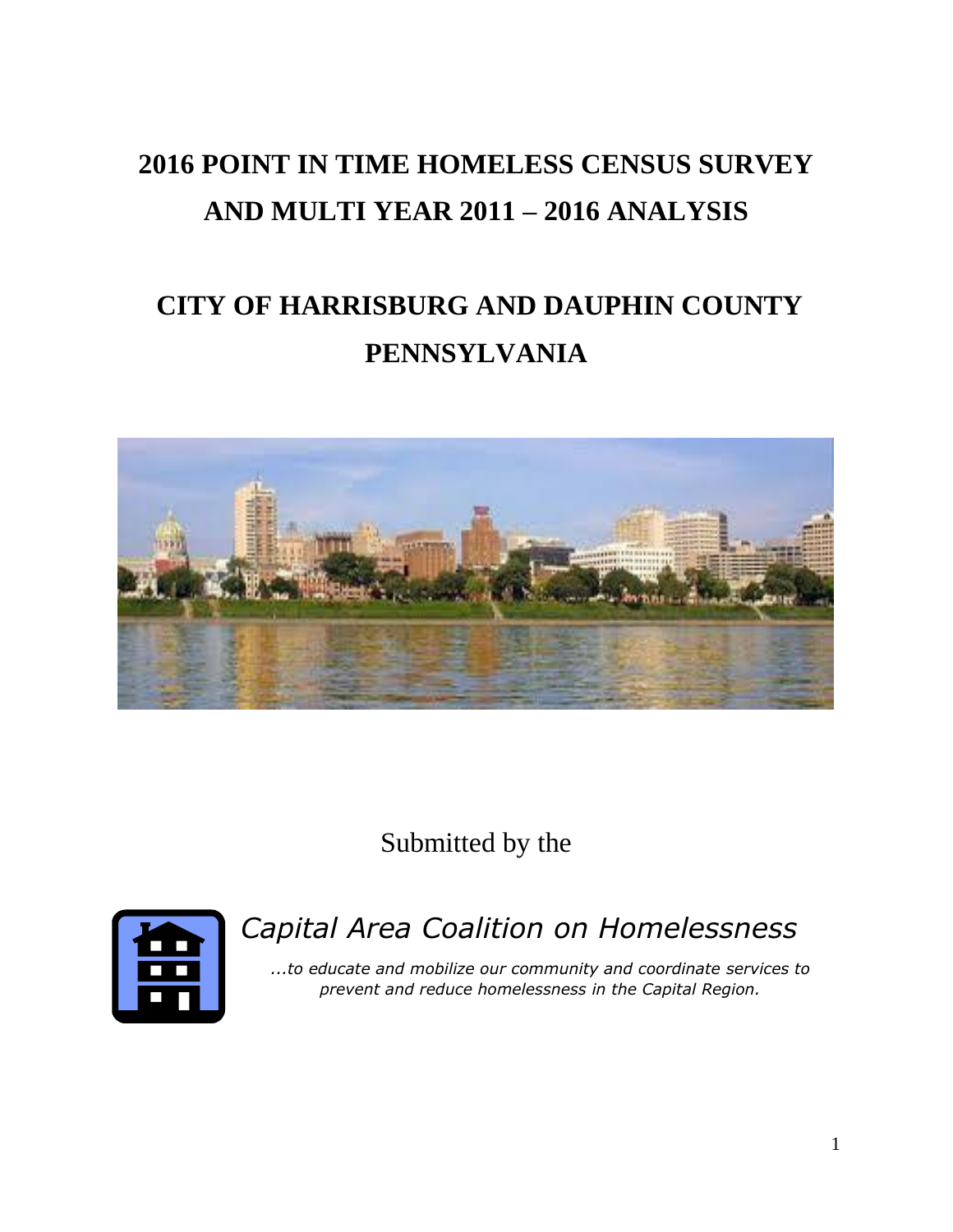#### **INTRODUCTION**

The 2016 Annual Point in Time (PIT) homeless census and survey by the Capital Area Coalition on Homelessness (CACH) was conducted from noon on February 3rd till noon February 4<sup>th</sup> 2016. This represents a community wide effort to enumerate and survey individuals and families who experience homelessness in the City of Harrisburg and Dauphin County, Pennsylvania. This endeavor is done in concert with Continuum of Cares (CoCs) nationwide i.e. geographic consortiums of housing and homeless service providers, related organizations, public and private entities, homeless and formerly homeless members who have as their goal to end homelessness.

CACH mobilized volunteers and its membership of over seventy organizations in its CoC (PA501) to gather survey information on persons in shelters, transitional housing, Safe Havens, and permanent housing programs. CACH also surveyed those who are unsheltered at places like soup kitchens, service agencies and through some street and camp outreach. In addition, surveys were gathered on those who were imminently in danger of needing shelter or being unsheltered.

#### **This year a more concentrated effort was made to enumerate unsheltered and veterans as part of HUD and VA focus including post point in time unduplicated counts of those who were homeless on the night of the point in time as permitted in official PIT methodology by HUD.**

Basic client beneficiary information on gender, ethnicity, family size, marital status, residence of origin, sources of income, and veteran status was gathered. Further questions probed participants' current homeless situation, duration and reasons for homelessness. The final set of questions queried the type of housing that was requested or rendered.

The organizations, volunteers and sites that participated in the 2016 PIT include (in alphabetical order): Bethesda Mission and Mobile Street Mission; Brethren Housing Association; Bridge of Hope; Capital Area Intermediate Unit; Case Management Unit of Dauphin County; Christian Churches United and Susquehanna Safe Harbor; Dauphin County Crisis Intervention; Dauphin County Housing Authority; Dauphin County Children and Youth; DELTA Community (Gaudenzia); Downtown Daily Bread; Catholic Charities; Family Promise of Harrisburg and Capital Region; Harrisburg School District; Harrisburg Housing Authority; HELP Ministries; Holy Spirit Medical Outreach; Interfaith Shelter, Catholic Charities; Keystone Community Mental Health Service; NHS CDA-Windows; Pinnacle Health – Harrisburg Hospital; Salvation Army; Shalom House; St. Francis Soup Kitchen; the YWCA Harrisburg; and Lebanon VAMC.

Special thanks to all these organizations, members and volunteers of CACH, and to the Service Delivery and Data Collection Committees for making the 2016 Point in Time Survey possible.

This 2016 report details the 2016 results of Point in Time surveys and compares them at each category with results from PITs conducted since 2011 for a multi-year analysis. National and State data is also presented for comparison (in italics) where possible from the most current US Department of Housing and Urban Development's *2015 Annual Homeless Assessment Report to Congress* (AHAR)'s 2007 -2015 and the *2014 AHAR* and its related addendums.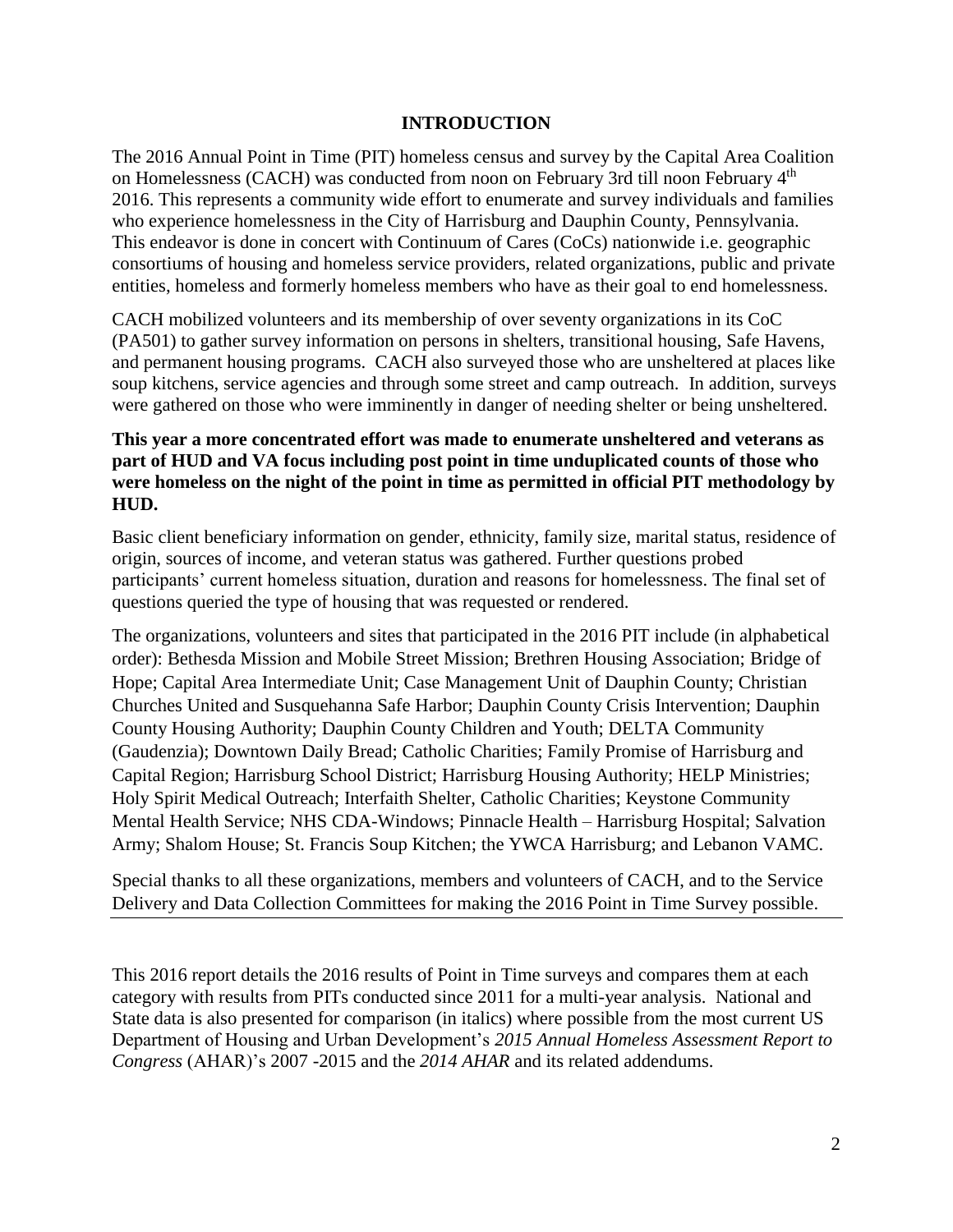#### **KEY FINDINGS AND SUMMARY**

The 2016 Point in Time enumerated **433 people of which 132 were children** who resided in shelter, transitional housing, Safe Havens or who were unsheltered i.e. defined as "homeless." Another 190 including 48 children were counted who are no longer homeless but reside in permanent housing programs. 11 adults and 2 children who are "near homeless" were counted.

Highlights and trends from the 2016 PIT and multi-year analysis:

1. The total number of **persons who experience "homelessness" (both sheltered and unsheltered)** increased by 8 percent or 31 persons since 2015, and the homeless trend over the past six years is upward.

*Nationally, homelessness decreased by 2 percent (11,742) since 2015 and 11 percent (82,550) since 2007, but Pennsylvania is one of 13 states where the homeless count did increase in recent years, although since 2007 it has decreased by 5 percent.* 

2. The count of those who are **unsheltered** increased this year compared to last year but that is likely due to an undercount last year. Overall unsheltered homelessness decreased significantly from 73 in 2011 to 43 in 2016. This year's total of 43 unsheltered persons is similar to 39 in 2014 possibly indicating a leveling off of the decreasing trend.

*National and state trends also showed a decrease since 2007, but Pennsylvania showed an increase of unsheltered persons from 2014 to 2015 and an increase of 35 percent since 2011.*



3. Those who were **sheltered** (in emergency shelter (ES), transitional housing (TH) or safe haven (SH)) increased from 321 to 390 (21 percent) in six years and by 16 persons in the past year. Emergency shelter count and utilization increase was steady. However, the transitional housing count increased sharply from 138 in 2014 to 166 persons in 2015.

*Nationally, the sheltered population count stayed the same oscillating along a constant trend line average and in 2016 the count (391,440) was nearly the same as in 2007. In Pennsylvania the sheltered population census remained unchanged over six years, although it decreased minimally by 2 percent since 2015 and 5 percent since 2007.*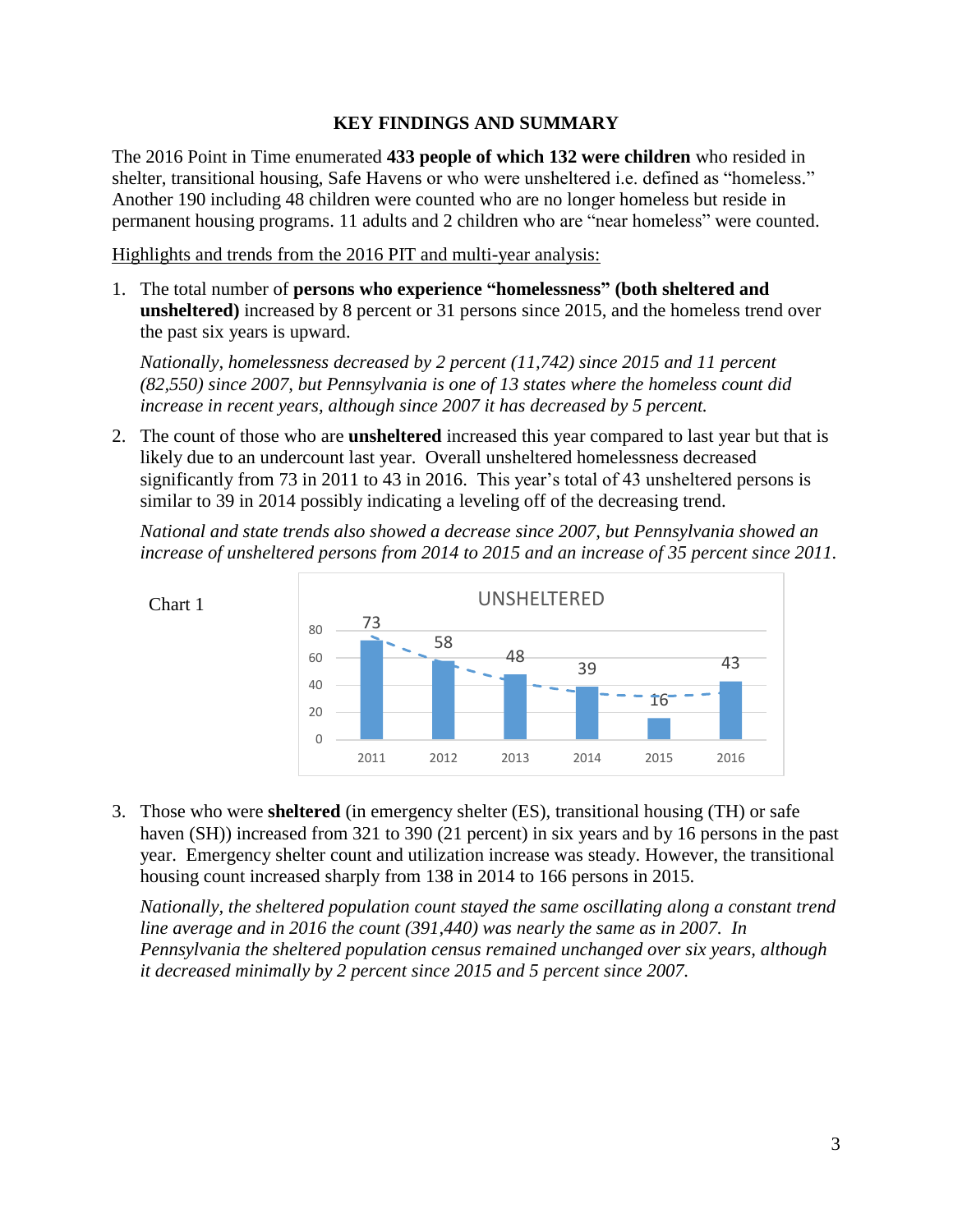



4. The **permanent housing (PH) census** rose to 190 and PH inventory increased also to 214 beds in 2016.

*National trends also show an increase in permanent housing inventory since 2007, but in Pennsylvania permanent housing beds decreased in 2014 according to the 2014 AHAR.*



5. Over the six years Dauphin County's "**near homeless"** count (those who are not on in a homeless facility or unsheltered but are unstably and temporarily housed for instance with friends or family) increased and then decreased since 2013 to now its lowest level in 2016. This may be a factor of this sub-population not showing up or being counted in the PIT venues that count the homeless population, because traditionally near homeless are hard to count and are higher in numbers than those who are in shelter or unsheltered.

However, since counting method and venues remained unchanged the declining trend may suggest that persons "near homeless" are utilizing shelter or transitional housing, as evidenced by increase in shelter use and that "temporary living situation ended" (i.e. near homeless) is the primary given reason for homelessness by those who are sheltered.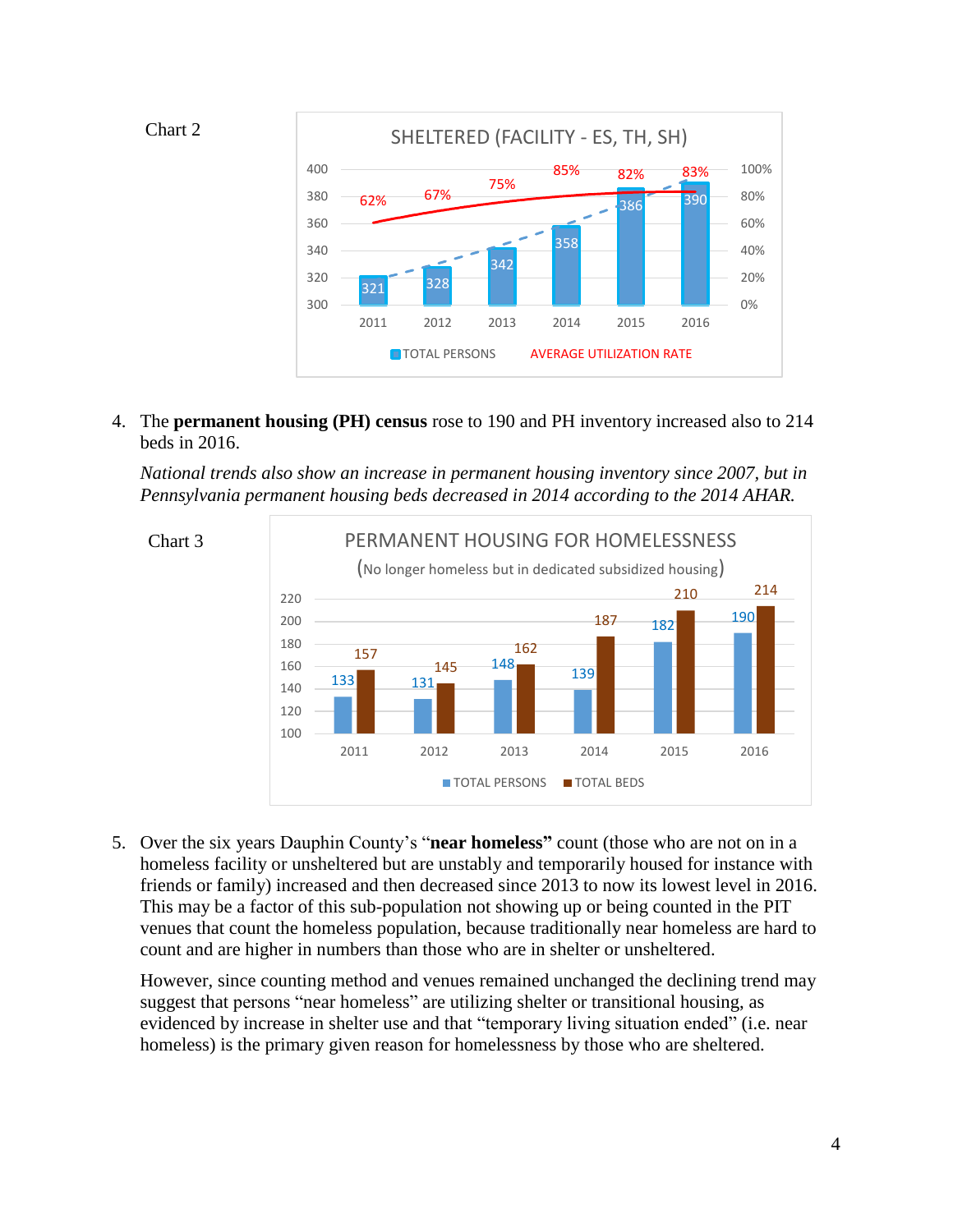

- 6. Nearly half of the homeless population were **homeless more than once** (49.2 percent).
- 7. 53 persons are **chronically homeless**, which for our purposes include those residing in transitional housing which is excluded in the federal definition of chronic homelessness. This is a decrease from 28.4 percent of the total homeless population to 17.6 percent. In previous years the count of chronic homelessness was rising.

*Nationally, chronic homelessness decreased by 1 percent between 2015 and 2014 but by 31 percent since 2007. In Pennsylvania, the chronic homeless census from 2014 to 2015 increased despite a decrease in the sheltered count, because the unsheltered chronically homeless count increased. Overall, in the State there is an overall decrease by 8 percent since 2011, although the census count is the same as in 2007 but less who are unsheltered.* 

- 8. **Locality of homelessness**: 61.1 percent became homeless while in the city of Harrisburg and 13 percent became homeless in Dauphin County outside of Harrisburg. Over one quarter (25.6 percent) were from outside of Dauphin County when they became homeless.
- *9.* There are **more homeless males** at a ratio of 60:40 to females in 2016 and most years except in 2012 and 2013 which showed the reverse. *In the nation males make up 72% of the homeless population.*
- 10. 13 percent of those who responded were Hispanic in ethnicity. In 2016 half the homeless population (50.5 percent) were Caucasian and 47.9 percent were African Americans, which differed from all other year where African Americans were 50 percent or higher.

*17 percent of persons experiencing homelessness in the US are Hispanic who tend to be more unsheltered than sheltered. Most unaccompanied homeless individuals are Caucasian (54 percent) and 36 percent are African American. African American are higher percentage. in sheltered venues and of sheltered homeless families.*

- 11. The average age of those experiencing homelessness is 43 years old.
- 12. A little over ¾ of the homeless population are unaccompanied (76.1 percent) i.e. by themselves. *In the US unaccompanied homeless individuals are 63 percent and 56 percent in Pennsylvania.*
- 13. Homelessness among families remained relatively unchanged over five years, being one quarter of homeless persons surveyed. In 2016 132 children were homeless, or 30 percent of the homeless population.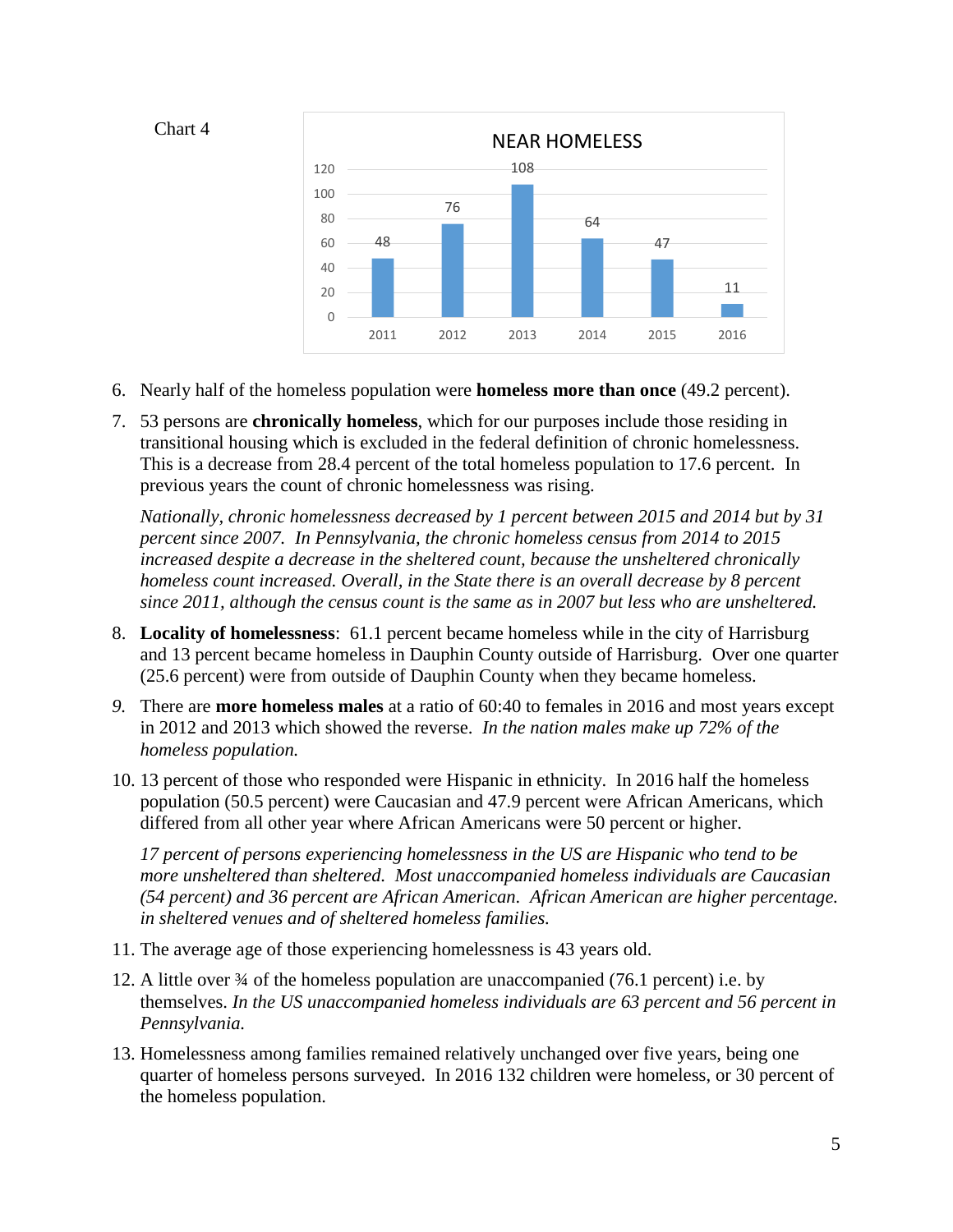*Family homelessness decreased in the US and Pennsylvania from 2014 to 2015 by 5 and 2 percent respectively and by 12 and 15 percent respectively since 2007. Overall family homelessness in the US declined due to a sharp decrease in unsheltered families the number of sheltered families increased by 4 percent. In Pennsylvania, the number of sheltered families declined but the count of unsheltered families increased since 2007*.

14. In the 2016 PIT there were 29 homeless youth ages 18 – 24, none unsheltered, predominantly female, and over 60 percent of this population were youth parenting their own children.

*In national statistics 58% of sheltered homeless youth are female and the reverse is the case for unsheltered. There are more transgendered unsheltered youth than compared to those sheltered. Most sheltered youth are African American whereas unsheltered are predominantly Caucasian, and the percentage of unsheltered youth who are Hispanic is higher than the percentage of all Hispanic persons experiencing homelessness.*

15. The number of homeless Veterans counted increased from 2015 to 2016, although the trend continually decreased since 2011. Due to increased veterans' transitional and permanent housing opportunities the percentage of Veterans who are unsheltered has steadily and significantly decreased over five years to 2 percent in 2015 but jumped up to 12 percent in 2016 due in part to a higher focused effort in the unsheltered count this year.

*Nationally 11 percent of those experiencing homelessness are Veterans and 34 percent are unsheltered. In Pennsylvania, 9 percent of the homeless population are veterans and of that only 8 percent are unsheltered. Veteran homelessness decreased in the U.S. by 4 percent and in Pennsylvania by 3 percent since 2014.* 



Chart 5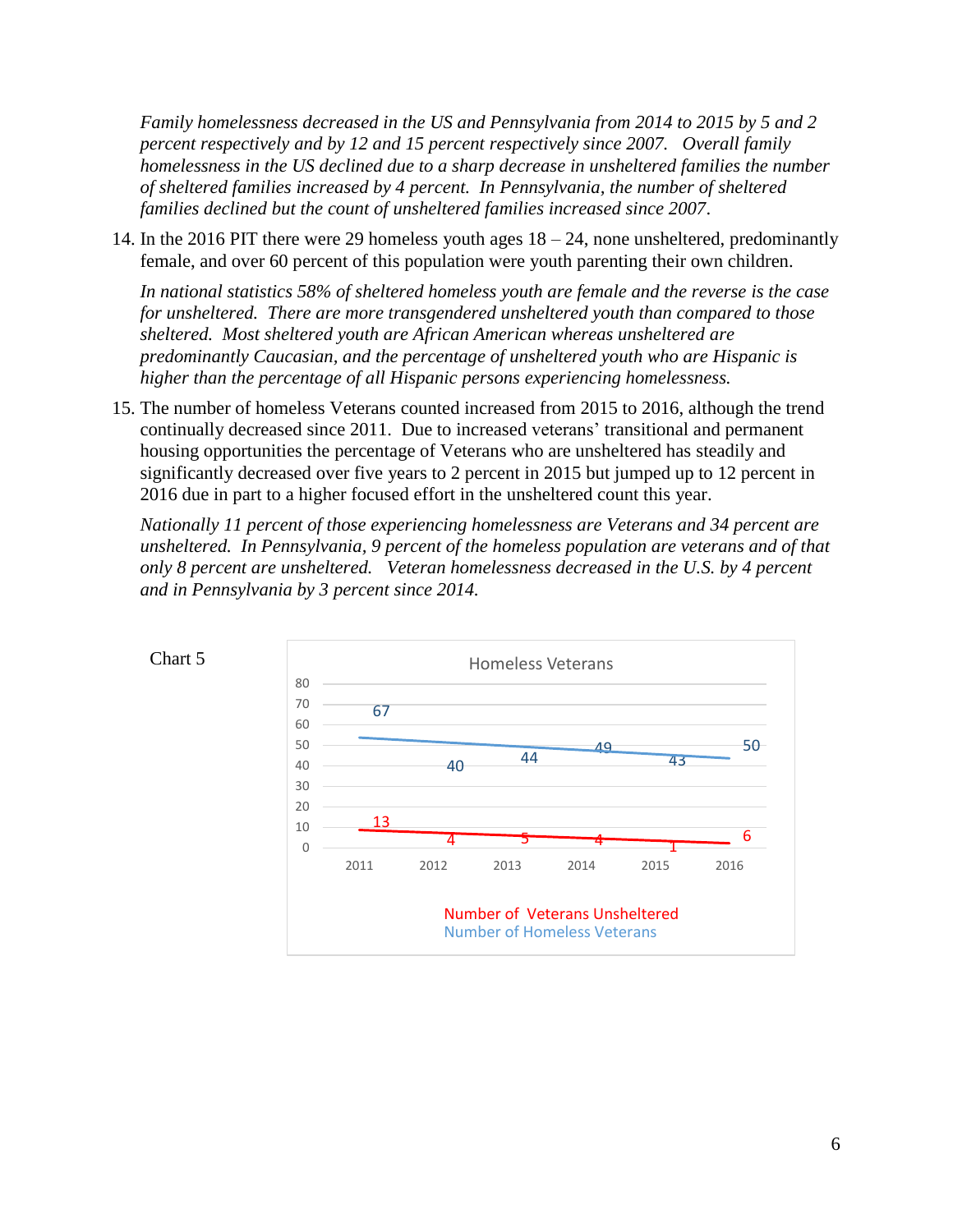

- 16. As was the casse in 2015 "Temporary living situation ended" remains the highest primary reason given for homelessness in 2016, which supersedes substance use or mental health which were the primary reasons in multiple prior years. Substance use, mental health, and job loss were the top three primary reasons given for homelessness over the past five years.
- 17. Supplemental Nutrition Assistance Program (SNAP) is the highest benefit received (42.1 percent). The next highest source of income remains employment as almost one third (31.6 percent) of the homeless population are working. An increase in beneficiaries of Medicaid, SSDI, and Veterans benefits showing that our community is assisting them with these key targeted benefits. Those receiving Veteran benefits increased since 2014.
- 18. 48.8 percent or almost half of those surveyed have Medicaid or other health insurance.
- 19. Emergency Shelter inventory of beds remained largely unchanged at 248 beds in 2016. *In the U.S. ES beds increased 6 percent in 2015 and in Pennsylvania by 3.3 percent in 2014.*
- 20. Since 2011 Transitional Housing beds increased to 208 beds but decreased from last year's high of 220 beds. *Transitional beds in the US were reduced by 7.8 percent in 2015 but by only 0.6 percent in Pennsylvania for in 2014.*
- 21. Permanent Housing beds increased by 36 percent to 214 beds since 2011. *The U.S. saw an increase of 69.2 percent since 2007 but Pennsylvania had a reduction of 3.6 percent in 2014.*



Chart 7

Submitted by George Payne, Chair of Data Collection, on behalf of CACH.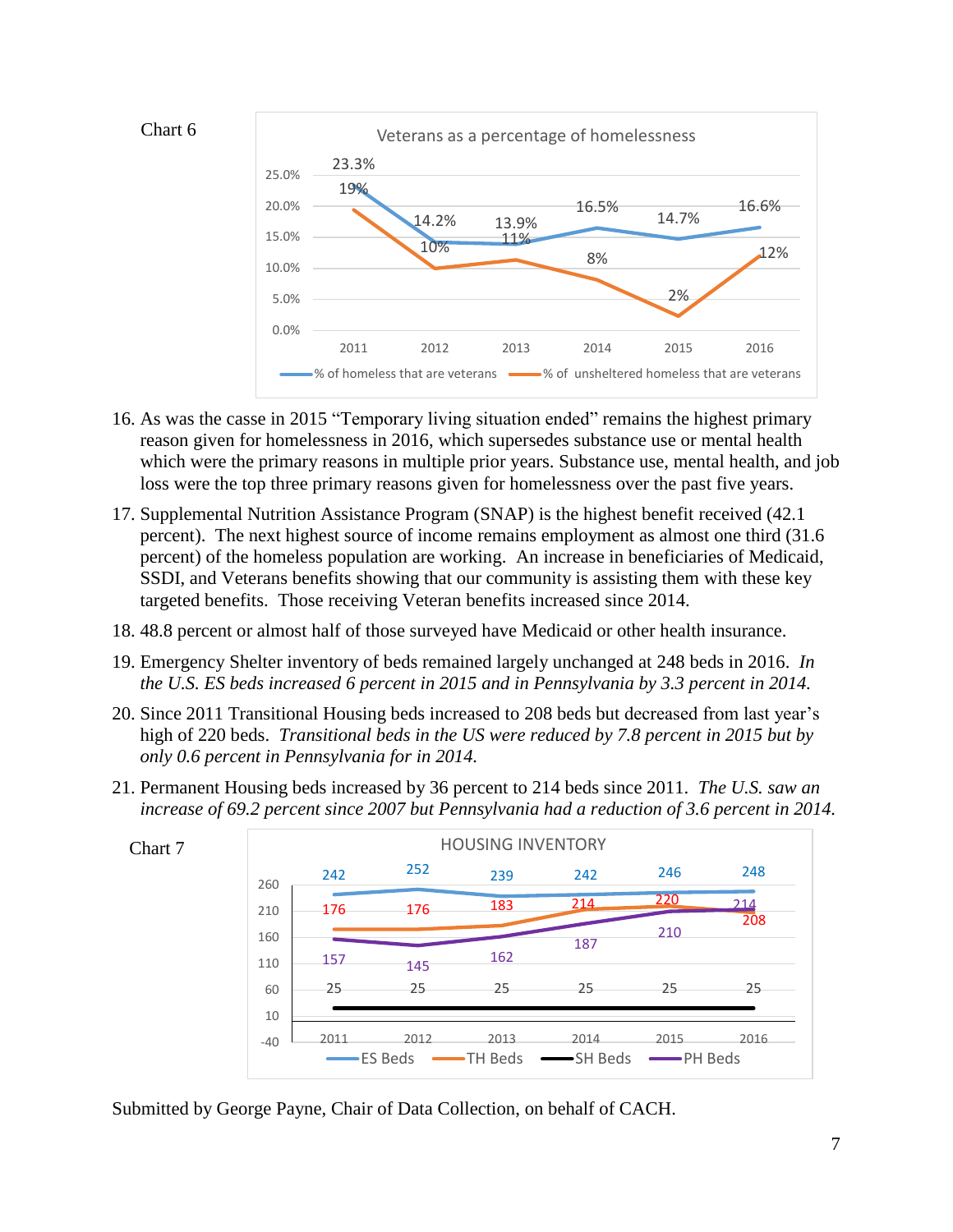#### **2016 CACH POINT IN TIME SURVEY RESULTS**

#### **I. SURVEY RESPONSES**

| Table 1: Surveys                                                                                                           | 2016 | 2015 | 2014 | 2013 | 2012 | 2011 |
|----------------------------------------------------------------------------------------------------------------------------|------|------|------|------|------|------|
| <b>Total Survey Responses.</b>                                                                                             | 503  | 548  |      |      |      |      |
| Unduplicated Survey Responses.*                                                                                            | 467  | 452  | 530  | 555  | 540  | 567  |
| Total Adults and Children (including)<br>near homeless and formerly homeless i.e.<br>those in permanent housing programs.) | 636  | 640  | 683  | 988  | 793  | 791  |
| Survey Responses for Verified<br><b>Emergency Shelter, Transitional</b><br>Housing, Safe Haven, Unsheltered.***            | 301  | 292  | 297  | 317  | 281  | 287  |
| Total Adults and Children for Verified<br><b>Emergency Shelter, Transitional</b><br>Housing, Safe Haven, Unsheltered.***   | 433  | 402  | 396  | 390  | 386  | 394  |

\* Each participant in a survey has an anonymous identifier composed of a string of letters and numbers derived from first initial, birth year, partial social security, and other demographic response codes that when created is unique only to that individual. The unique and anonymous identifier is used to de-duplicate all survey responses.

\*\* "Other" refers to an option that survey participants check out of a list of known shelters, transitional, and permanent housing programs. They are discounted since living in "other" housing programs such as living in transitional halfway homes, recovery programs, etc., they may or may not be considered homeless by definition. "Unverified" refers to surveys that records the participant as staying in a known shelter, etc., but that shelter or facility does not show that participant's anonymous identifier in their bed inventory during the night of the count. Unverified also pertains to submitted entrants from participating service provider's caseloads that are known to be unsheltered, but were not contacted during the survey period to verify that they were unsheltered during the night of the count.

\*\*\***For the purposes of analysis, we define "homeless" those who are "unsheltered," (Un) or in "Sheltered (Facility)" which are non-permanent homeless housing programs, specifically Emergency Shelter (ES), Transitional Housing (TH) , and Safe Haven (SH)**. This is the census target of the Point in Time Survey required by the U.S. Department of Housing and Urban Development (HUD).

Other categories of homelessness in this report include:

- "Sheltered (Non Facility)" i.e. Rapid Re-housing (RRH) and other rental assistance programs
- "Near Homeless" (NH) i.e. those who are about to be evicted, or are unstably housed in someone else's home or an institution and about to become homeless, and
- "Permanent Housing" (PH) refers to those who are formerly homeless and are now in subsidized indefinite housing designated specifically for homelessness.

#### **II. HOMELESSNESS SITUATION – HOUSING, DURATION, LOCALITY**

#### A. "HOMELESS" Target Population of the US HUD Point in Time Census

Table 2: Homeless - Unsheltered and Sheltered (Facility). Percentage is derived as a percentage from unsheltered and sheltered (Facilities) totals only and of both adults and children*.*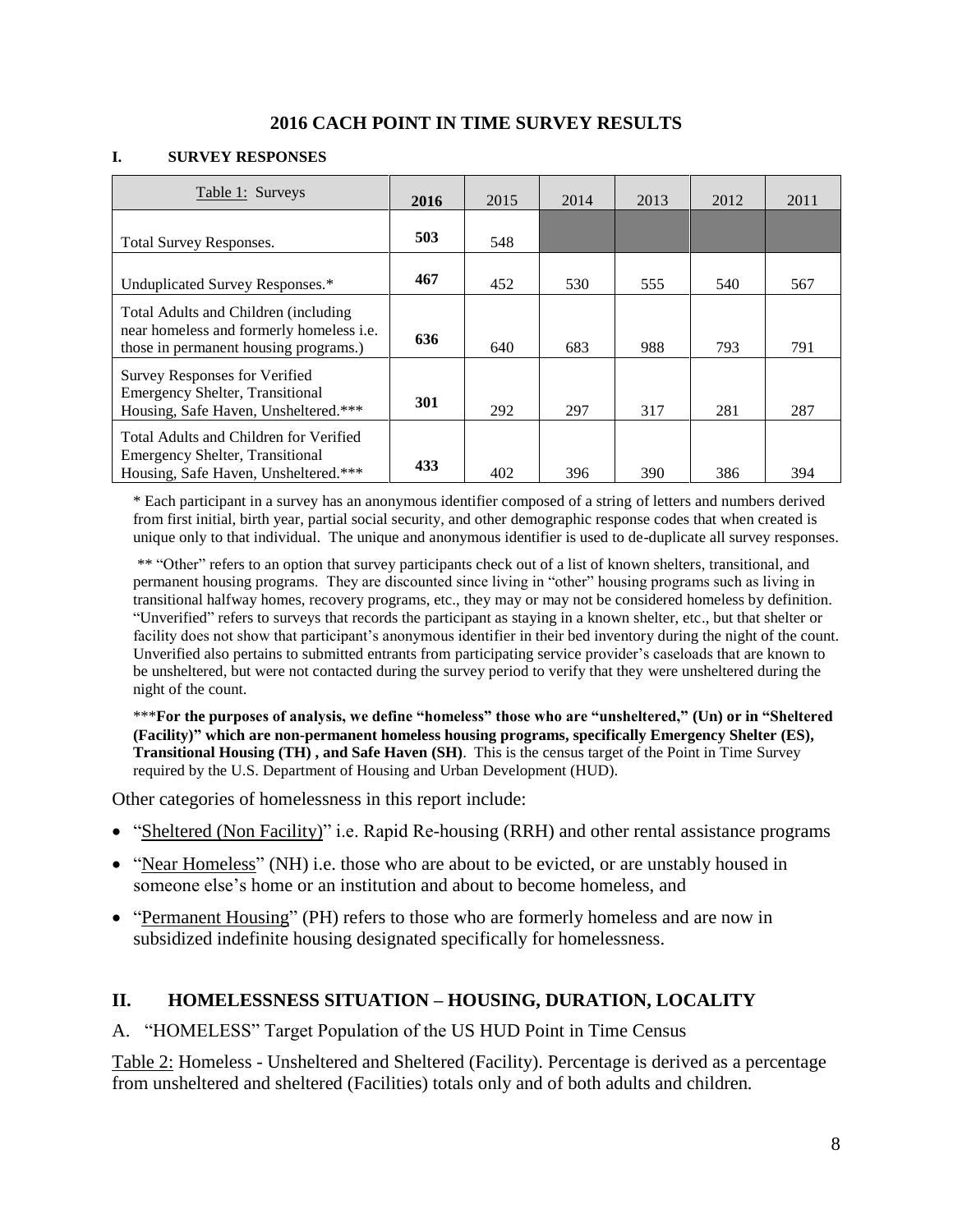| <b>UNSHELTERED</b>               |                | 2016    |                  | 2015    |     | 2014    |     | 2013    |     | 2012    |     | 2011    |
|----------------------------------|----------------|---------|------------------|---------|-----|---------|-----|---------|-----|---------|-----|---------|
|                                  | #              | % total | #                | % total | #   | % total | #   | % total | #   | % total | #   | % total |
| Total (Adults and<br>Children)   | 43             | $9.9\%$ | 16               | 4.0%    | 39  | 9.8%    | 48  | 12.3%   | 58  | 15.0%   | 73  | 18.5%   |
| Street/Sidewalk                  | 14             | 2.2%    | 6                | 1.5%    |     |         |     |         |     |         |     |         |
| Vehicle                          | $\overline{2}$ | 0.3%    | $\boldsymbol{2}$ | 0.5%    |     |         |     |         |     |         |     |         |
| Park                             | $\Omega$       | 0.0%    | $\mathbf{0}$     | 0.0%    |     |         |     |         |     |         |     |         |
| Abandoned<br><b>Building</b>     | $\tau$         | 1.1%    | $\mathbf{1}$     | 0.2%    |     |         |     |         |     |         |     |         |
| Bus/Train<br>Station/Airport     | $\theta$       | 0.0%    | $\mathbf{0}$     | 0.0%    |     |         |     |         |     |         |     |         |
| Under<br>Bridge/Overpass         | $\overline{2}$ | 0.3%    | $\mathbf{1}$     | 0.2%    |     |         |     |         |     |         |     |         |
| Woods/Outdoor<br>Camp            | 2              | 0.3%    | 5                | 1.2%    |     |         |     |         |     |         |     |         |
| <b>Client Did Not</b><br>Specify | 14             | 2.2%    | $\mathbf{1}$     | 0.2%    |     |         |     |         |     |         |     |         |
| <b>SHELTERED</b><br>(Facility)   | #              | % total | #                | % total | #   | % total | #   | % total | #   | % total | #   | % total |
| Total (Adults and<br>Children)   | 390            | 90.1%   | 386              | 96.0%   | 357 | 90.2%   | 342 | 87.7%   | 328 | 85.0%   | 321 | 81.5%   |
| <b>Emergency Shelter</b>         | 205            | 32.2%   | 199              | 49.5%   | 192 | 48.5%   | 184 | 47.2%   | 178 | 46.1%   | 166 | 42.1%   |
| Transitional<br>Housing          | 170            | 26.7%   | 166              | 41.3%   | 138 | 34.8%   | 143 | 36.7%   | 136 | 35.2%   | 143 | 36.3%   |
| Safe Haven                       | 15             | 3.5%    | 21               | 5.2%    | 27  | 6.8%    | 15  | 3.8%    | 14  | 3.6%    | 12  | 3.0%    |

## B. Other Homeless and Formerly Homeless Defined Situations (Percentage in the table is from out of <u>all</u> homeless category surveys)

| Table 3:                                                                                          |                | 2016                |                | 2015                |                | 2014                |     | 2013                | 2012 |                     | 2011 |                     |
|---------------------------------------------------------------------------------------------------|----------------|---------------------|----------------|---------------------|----------------|---------------------|-----|---------------------|------|---------------------|------|---------------------|
| <b>SHELTERED</b><br>(Non-Facility)                                                                | #              | % of all<br>surveys | #              | % of all<br>surveys | #              | % of all<br>surveys | #   | % of all<br>surveys | #    | % of all<br>surveys | #    | % of all<br>surveys |
| Rapid<br>Rehousing                                                                                | 34             | 5.3%                | 56             | 6.9%                |                |                     |     |                     |      |                     |      |                     |
| <b>PERMANENT</b><br><b>HOUSING</b> (No<br>longer homeless)                                        |                |                     | #              | % of all<br>surveys | #              | % of all<br>surveys | #   | % of all<br>surveys | #    | % of all<br>surveys | #    | % of all<br>surveys |
| <b>Total Surveys</b><br>(households)                                                              | 190            | 29.9%               | 145            | 22.7%               | 118            | 22.3%               | 130 | 23.4%               | 106  | 19.6%               | 107  | 18.9%               |
| <b>NEAR</b><br><b>HOMELESS</b>                                                                    |                |                     | #              | % of all<br>surveys | #              | % of all<br>surveys | #   | % of all<br>surveys | #    | % of all<br>surveys | #    | % of all<br>surveys |
| <b>Total Surveys</b><br>(households)                                                              | 13             | 2.0%                | 47             | 12.0%               | 64             | 12.1%               | 108 | 19.5%               | 76   | 14.1%               | 48   | 9.7%                |
| i. Being evicted<br>within 2<br>weeks with no<br>resource or<br>place to go                       | $\overline{0}$ | $0.0\%$             | $\mathbf{1}$   | 0.1%                | $\overline{4}$ | 0.8%                | 1   | 0.2%                | 64   | 11.9%               | 5    | 1.0%                |
| ii. Being<br>discharged<br>within 2 weeks<br>from institution,<br>no resources or<br>place to go. | 2              | 0.3%                | $\overline{c}$ | 0.2%                | 8              | 1.5%                | 3   | 0.5%                | 10   | 1.9%                | 9    | 1.8%                |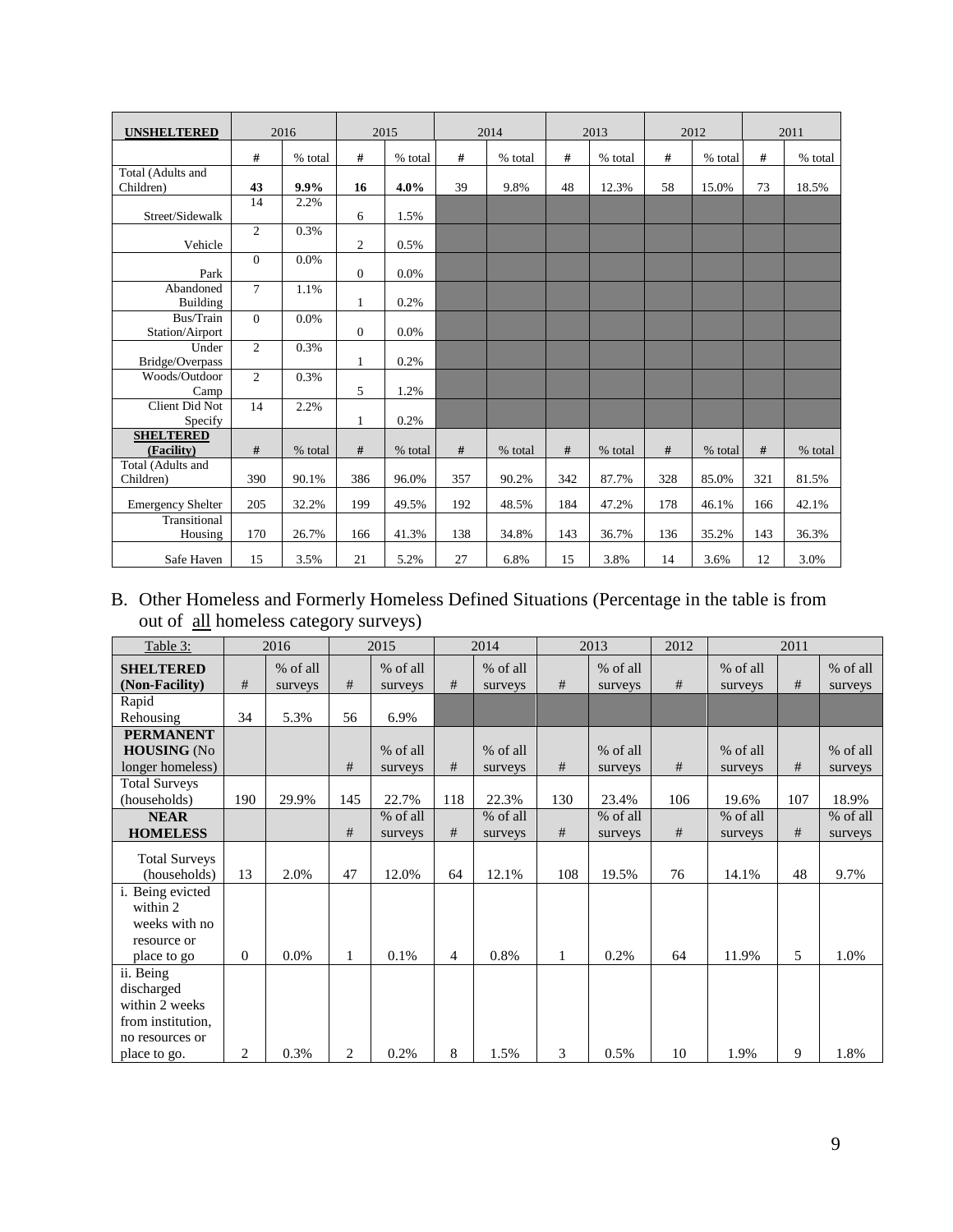| iii. Living with<br>Others |                |         |    |      |    |      |     |       |   |         |    |      |
|----------------------------|----------------|---------|----|------|----|------|-----|-------|---|---------|----|------|
| temporarily;               |                |         |    |      |    |      |     |       |   |         |    |      |
| Or living with             |                |         |    |      |    |      |     |       |   |         |    |      |
| others while not           |                |         |    |      |    |      |     |       |   |         |    |      |
| on lease;                  |                |         |    |      |    |      |     |       |   |         |    |      |
| Or going from              |                |         |    |      |    |      |     |       |   |         |    |      |
| home to home.              | 11             | 1.7%    | 43 | 5.3% | 52 | 9.8% | 104 | 18.7% | 2 | $0.4\%$ | 34 | 6.8% |
| iv. Motel/Hotel            | $\overline{0}$ | $0.0\%$ |    | 0.1% |    |      |     |       |   |         |    |      |

### C. Frequency and Duration of Homelessness

|                               |                | 2016             | 2015           |                    |  |  |  |
|-------------------------------|----------------|------------------|----------------|--------------------|--|--|--|
| Table 4:                      |                | % of homeless    |                | % of homeless (Un, |  |  |  |
| <b>Frequency and Duration</b> | # of responses | (Un, ES, TH, SH) | # of responses | ES, TH, SH)        |  |  |  |
| No Response                   | 26             | 8.6%             | 62             | 21.2%              |  |  |  |
| <b>First Time</b>             | 127            | 42.2%            | 86             | 29.5%              |  |  |  |
| <b>Multiple Times</b>         | 148            | 49.2%            | 144            | 49.3%              |  |  |  |

Table 5: Chronic Homeless (Percentage is of homeless (Un, ES, TH, SH) surveys)

|                   | 2016                  |                | 2015  |    | 2014                           | 2013 |       | 2012    |       | 2011 |       |
|-------------------|-----------------------|----------------|-------|----|--------------------------------|------|-------|---------|-------|------|-------|
| #                 | %                     |                | %     | π  | $\%$                           | #    | %     |         | $\%$  | π    | %     |
| $\epsilon$<br>ر ر | $\overline{ }$<br>.6% | $\circ$<br>OJ. | 28.4% | 80 | $\mathcal{L}$<br>$1.3\%$<br>21 | 69   | 21.8% | -<br>ັ້ | 18.9% | 79   | 27.5% |

## D. Locality of Original Term of Homelessness (Percentage is of homeless (Un, ES, TH, SH))

| Table 6:       |     | 2016  |     | 2015  |     | 2014  |     | 2013  |     | 2012  |     | 2011  |
|----------------|-----|-------|-----|-------|-----|-------|-----|-------|-----|-------|-----|-------|
| Location       | #   | #     | #   | $\%$  | #   | $\%$  | #   | $\%$  | #   | $\%$  | #   | $\%$  |
| City of        |     |       |     |       |     |       |     |       |     |       |     |       |
| Harrisburg     | 184 | 61.1% | 179 | 61.3% | 179 | 60.3% | 192 | 60.6% | 151 | 53.7% | 131 | 45.6% |
| Dauphin County |     |       |     |       |     |       |     |       |     |       |     |       |
| not Harrisburg | 39  | 3.0%  | 30  | 10.3% | 36  | 12.1% | 28  | 8.8%  | 37  | 13.2% | 23  | 8.0%  |
| Outside of     |     |       |     |       |     |       |     |       |     |       |     |       |
| Dauphin County | 77  | 25.6% | 50  | 17.1% |     |       |     |       |     |       |     |       |
| Unspecified    |     | 0.3%  | 33  | 1.3%  | 82  | 27.6% | 97  | 30.6% | 93  | 33.1% | 133 | 46.3% |

## **III. HOMELESSNESS - DEMOGRAPHICS**

A. Gender: (Percentage is of homeless (Un, ES, TH, SH) non-blank responses to the question)

| Table 7: |     | 2016  |     | 2015    |     | 2014    |     | 2013    |     | 2012  |     | 2011  |
|----------|-----|-------|-----|---------|-----|---------|-----|---------|-----|-------|-----|-------|
| Gender   | #   | $\%$  | #   | %       | #   | %       | #   | $\%$    | #   | %     | #   | %     |
| Male     | 187 | 62.1% | !76 | 60.3%   | 181 | 61.8%   | 115 | 40.4%   |     | 41.1% | 176 | 61.8% |
| Female   | 14  | 37.9% | 16  | 39.7%   | .12 | 38.2%   | 170 | 59.6%   | 159 | 58.9% | 109 | 38.2% |
| Other    |     | 0.0%  |     | $0.0\%$ | 0   | $0.0\%$ |     | $0.0\%$ |     | 0.0%  |     | 0.0%  |

#### B. Ethnicity and Racial Categories (Percentage is of homeless (Un, ES, TH, SH) surveys)

| Table 8:        |     | 2016  |     | 2015   |     | 2014      |     | 2013  |     | 2012            |     | 2011  |
|-----------------|-----|-------|-----|--------|-----|-----------|-----|-------|-----|-----------------|-----|-------|
| Ethnicity       | #   | $\%$  | #   | $\%$   | #   | $\%$      |     | $\%$  | #   | %               | #   | %     |
| <b>Hispanic</b> | 39  | 3.0%  | 34  | $.6\%$ | 24  | 8.1%      | 21  | 9.8%  | 20  | ⇁<br>$\cdot$ 1% | 24  | 8.4%  |
| Non-Hispanic/   |     |       |     |        |     |           |     |       |     |                 |     |       |
| No Response     | 261 | 86.7% | 258 | 88.4%  | 273 | 91<br>.9% | 286 | 90.2% | 261 | 92.6%           | 263 | 91.6% |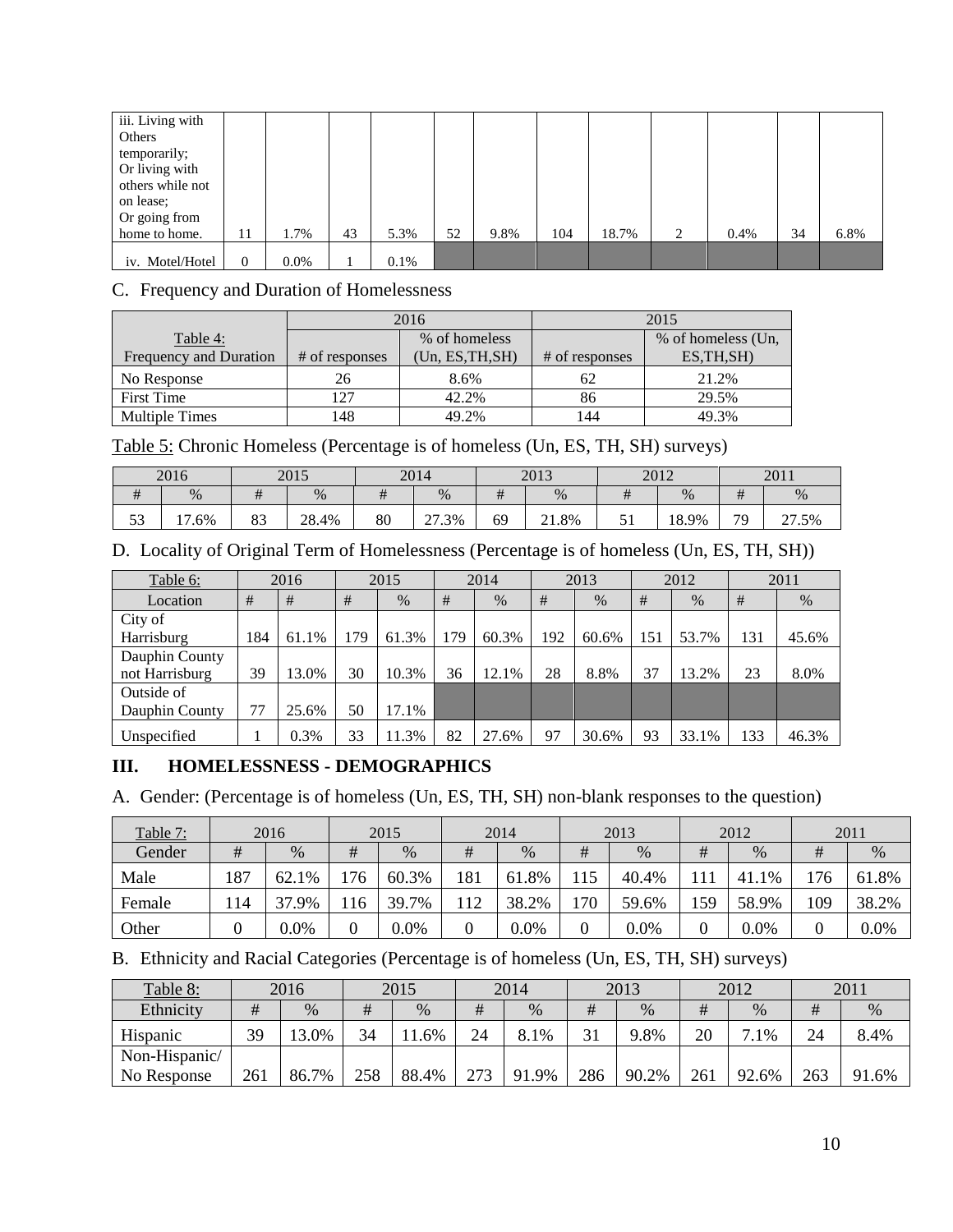| Table 9:          |          | 2016    |          | 2015    |     | 2014  |          | 2013    |          | 2012    |          | 2011  |
|-------------------|----------|---------|----------|---------|-----|-------|----------|---------|----------|---------|----------|-------|
| Race              | #        | $\%$    | #        | $\%$    | #   | %     | #        | %       | #        | %       | #        | $\%$  |
| African           |          |         |          |         |     |       |          |         |          |         |          |       |
| American          | 139      | 46.2%   | 147      | 50.3%   | 151 | 50.8% | 152      | 53.1%   | 132      | 50.6%   | 136      | 51.7% |
| Bi-Racial/        |          |         |          |         |     |       |          |         |          |         |          |       |
| Multi-racial      | 5        | 1.7%    | 8        | 2.7%    | 8   | 2.7%  | 6        | 2.1%    | 4        | 1.5%    | 3        | 1.1%  |
| Caucasian         | 146      | 48.5%   | 111      | 38.0%   | 103 | 34.7% | 116      | 40.6%   | 107      | 41.0%   | 116      | 44.1% |
| Native            |          |         |          |         |     |       |          |         |          |         |          |       |
| American          | $\theta$ | $0.0\%$ | -1       | 0.3%    | 4   | 1.3%  | $\Omega$ | $0.0\%$ | $\theta$ | $0.0\%$ | $\theta$ | 0.0%  |
| Pacific Islander/ |          |         |          |         |     |       |          |         |          |         |          |       |
| Asian             | $\theta$ | 0.0%    | $\Omega$ | $0.0\%$ | 1   | 0.3%  | $\Omega$ | 0.0%    |          | 0.4%    | 3        | 1.1%  |
| No Response/      |          |         |          |         |     |       |          |         |          |         |          |       |
| Other             | 11       | 3.7%    | 25       | 8.6%    | 8   | 2.7%  | 12       | 4.2%    | 17       | 6.5%    | 5        | 1.9%  |

## C. Age of Heads of Households

| Table 10:                |     | 2016                  |     | 2015                  |
|--------------------------|-----|-----------------------|-----|-----------------------|
| Age (2015 and 2016 only) | #   | % of homeless surveys | #   | % of homeless surveys |
| $18 - 30$ years old      | ⇁   | 2.3%                  | 70  | 24.0%                 |
| $31 - 50$ years old      | 119 | 39.5%                 | 128 | 43.8%                 |
| $51 - 64$ years old      | 100 | 33.2%                 | 81  | 27.7%                 |
| 65 and above years old   | 9   | 3.0%                  |     | 1.7%                  |
| No Response              | 66  | 21.9%                 |     | 2.7%                  |

| Table 11: Average Age     | 2016 | 2015 | 2014 | 2013 | 2012           | 201 |
|---------------------------|------|------|------|------|----------------|-----|
| Unsheltered and Sheltered |      | 42   | 44   | 44   | 48             | 44  |
| Unsheltered               |      | 46   |      | 49   | 54             | 50  |
| Sheltered                 | 44   | 42   | 43   |      | 4 <sup>7</sup> | 43  |

## D. Household Composition (Percentage is of homeless (Un, ES, TH, SH) surveys)

| Table 12:                                         |          | 2016    |     | 2015    |          | 2014    |          | 2013    |     | 2012    |          | 2011    |
|---------------------------------------------------|----------|---------|-----|---------|----------|---------|----------|---------|-----|---------|----------|---------|
| Household Type                                    | #        | #       | #   | $\%$    | #        | $\%$    | #        | $\%$    | #   | $\%$    | #        | $\%$    |
| Under $18 -$ unaccompanied                        | $\Omega$ | $0.0\%$ | 0   | $0.0\%$ | $\Omega$ | $0.0\%$ |          | 0.3%    | 0   | $0.0\%$ | $\theta$ | $0.0\%$ |
| Under 18 – unaccompanied<br>but with own children | 0        | $0.0\%$ | 0   | 0.0%    | $\Omega$ | 0.0%    | $\Omega$ | $0.0\%$ | 0   | $0.0\%$ | 0        | 0.0%    |
| <b>Unaccompanied Adult</b>                        | 229      | 76.1%   | 216 | 74.0%   | 229      | 77.1%   | 200      | 68.5%   | 206 | 75.5%   | 210      | 73.2%   |
| Adult Individual with                             |          |         |     |         |          |         |          |         |     |         |          |         |
| minors                                            | 66       | 21.9%   | 69  | 23.6%   | 66       | 22.2%   | 89       | 30.5%   | 63  | 23.1%   | 69       | 24.0%   |
| Adult Couple – no minors                          | 5        | 1.7%    |     | 0.3%    | 2        | 0.7%    | ↑        | 0.7%    | 4   | 1.5%    |          | 0.3%    |
| Adult Couple with minors                          | $\theta$ | $0\%$   | 3   | 1.0%    |          | $0.0\%$ |          | $0.0\%$ |     | $0.0\%$ |          | 1.7%    |

## Table 13: Children in families (Percentage is of homeless (Un, ES, TH, SH) adults and children)

|     | 2016  |              | 2015  |            | 2014  |           | 2013  |                          | 2012  | 2011 |       |  |
|-----|-------|--------------|-------|------------|-------|-----------|-------|--------------------------|-------|------|-------|--|
| #   | $\%$  | $\mathbf{u}$ | $\%$  | $\pm$<br>π | $\%$  | #         | $\%$  | #                        | %     | π    | %     |  |
| 132 | 30.5% | 134          | 33.3% | 99         | 25.0% | 17<br>. . | 30.0% | $\sqrt{7}$<br>$\sqrt{2}$ | 32.9% | 107  | 27.2% |  |

## Table 14: Homeless Veterans:

| $\mathbf{r}$<br>able a       |    | 2016<br>2010 | 2015 | $\mathbf{201}$<br>2014 | 2012<br>$\omega$ |   | 2015<br>2012 |                    | 201<br>2011 |
|------------------------------|----|--------------|------|------------------------|------------------|---|--------------|--------------------|-------------|
| $-$<br>Homeless<br>v eterans | ,, | $\%$         | $\%$ | <br>$\%$               | <br>$\%$         | π | $\%$         | $\overline{1}$<br> | $\%$        |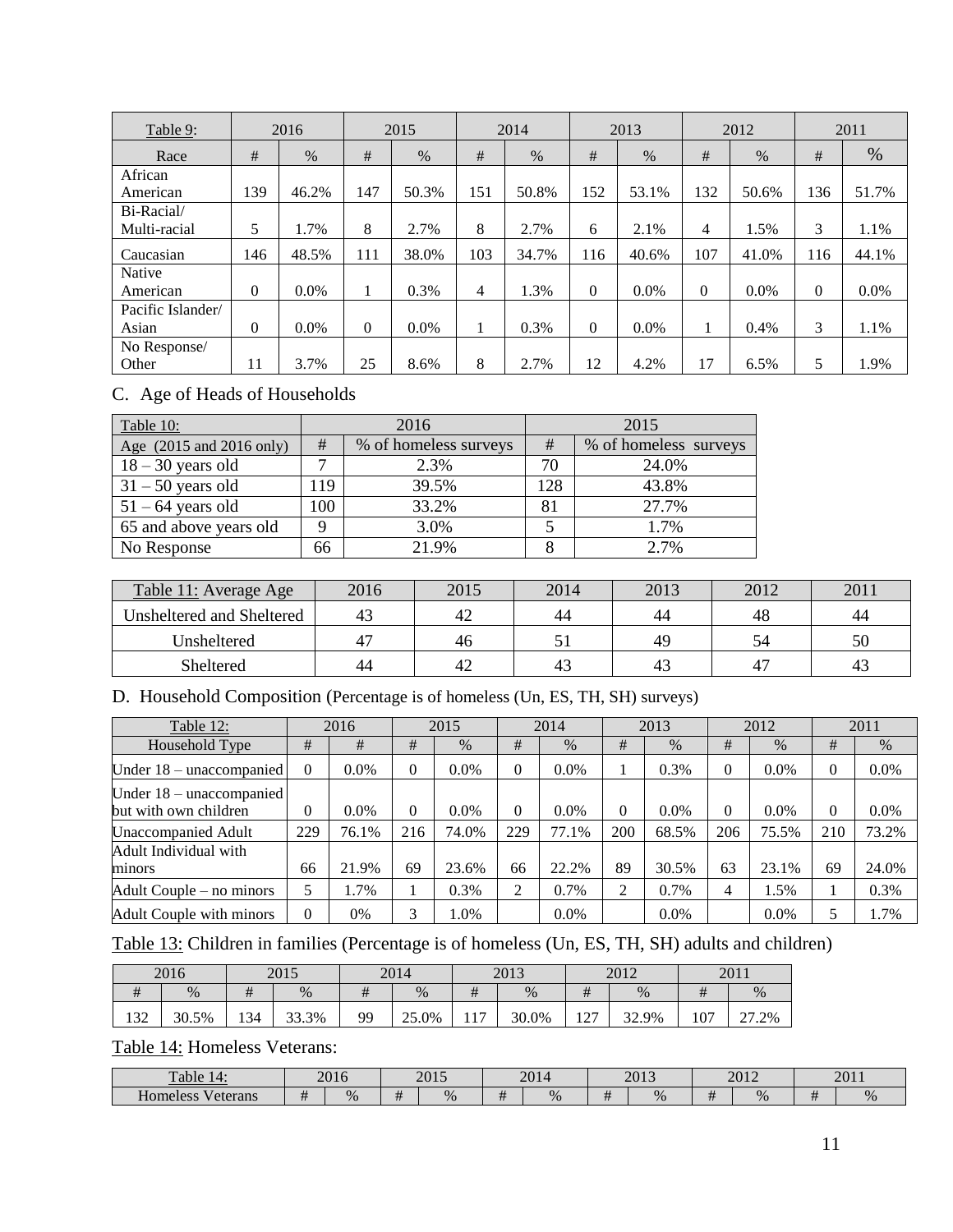| Sheltered and           |  |              |                      |    |       |    |             |    |       |                   |       |
|-------------------------|--|--------------|----------------------|----|-------|----|-------------|----|-------|-------------------|-------|
| Unsheltered<br>Veterans |  | $\sim$<br>40 | 7%<br>$14.7^{\circ}$ | 49 | 16.5% | 44 | <b>3.9%</b> | 40 | 14.2% | 67                | 23.3% |
| Unsheltered Veterans    |  |              | 2%                   |    | 8%    | ັ  | 11%         |    | 10%   | $1^{\circ}$<br>IJ | 19%   |

## **IV. HOMELESSNESS: CAUSES AND NEEDS**

A. Reason Given for Homelessness – Primary (only one) and Secondary (can be more than one)

| Table 15:                                         |                | 2016                |    | 2015                |    | 2014                |    | 2013                |          | 2012                |                | 2011                |
|---------------------------------------------------|----------------|---------------------|----|---------------------|----|---------------------|----|---------------------|----------|---------------------|----------------|---------------------|
| <b>PRIMARY</b><br><b>REASONS</b>                  | $\#$           | % of 301<br>surveys | #  | % of 292<br>surveys | #  | % of 297<br>surveys | #  | % of 317<br>surveys | #        | % of 281<br>surveys | #              | % of 287<br>surveys |
| Drugs                                             | 23             | 7.6%                | 23 | 7.9%                | 58 | 19.5%               | 49 | 15.5%               | 47       | 16.7%               | 58             | 20.2%               |
| Alcohol                                           | 20             | 6.6%                | 10 | 3.4%                | 29 | 9.8%                | 40 | 12.6%               | 19       | 6.8%                | 31             | 10.8%               |
| Drugs and Alcohol                                 | 30             | 10.0%               | 21 | 7.2%                |    |                     |    |                     |          |                     |                |                     |
| Domestic Violence                                 | 26             | 8.6%                | 22 | 7.5%                | 28 | 9.4%                | 13 | 4.1%                | 23       | 8.2%                | 14             | 4.9%                |
| Mental Health                                     | 41             | 13.6%               | 35 | 12.0%               | 51 | 17.2%               | 40 | 12.6%               | 18       | 6.4%                | 22             | 7.7%                |
| <b>HIV/AIDS</b>                                   | $\Omega$       | 0.0%                | 1  | 0.3%                |    | $0.0\%$             |    | $0.0\%$             | $\theta$ | $0.0\%$             | $\overline{0}$ | 0.0%                |
| Eviction Due to<br>Non-Payment of<br>Rent         | 19             | 6.3%                | 29 | 9.9%                | 18 | 6.1%                | 25 | 7.9%                | 22       | 7.8%                | 15             | 5.2%                |
| <b>Job Loss</b>                                   | 24             | 8.0%                | 21 | 7.2%                | 43 | 14.5%               | 51 | 16.1%               | 44       | 15.7%               | 51             | 17.8%               |
| Family Break-Up                                   | 28             | 9.3%                | 14 | 4.8%                | 23 | 7.7%                | 28 | 8.8%                | 25       | 8.9%                | 15             | 5.2%                |
| <b>Medical Problems</b>                           | 13             | 4.3%                | 15 | 5.1%                | 16 | 5.4%                | 14 | 4.4%                | 10       | 3.6%                | 11             | 3.8%                |
| <b>Temporary Living</b><br><b>Situation Ended</b> | 57             | 18.9%               | 38 | 13.0%               | 33 | 11.1%               | 48 | 15.1%               | 42       | 14.9%               | 40             | 13.9%               |
| Other                                             | $\overline{4}$ | 0.9%                | 8  | 1.7%                | 23 | 7.7%                | 16 | 5.5%                | 47       | 16.7%               | 32             | 11.1%               |

| Table 16:                                 |      | 2016                |    | 2015                |    | 2014                |    | 2013                |          | 2012                |                | 2011                |
|-------------------------------------------|------|---------------------|----|---------------------|----|---------------------|----|---------------------|----------|---------------------|----------------|---------------------|
| <b>SECONDARY</b><br><b>REASONS</b>        | $\#$ | % of 301<br>surveys | #  | % of 292<br>surveys | #  | % of 297<br>surveys | #  | % of 317<br>surveys | #        | % of 281<br>surveys | #              | % of 287<br>surveys |
| Drugs                                     | 10   | 3.3%                | 16 | 5.5%                | 26 | 8.8%                | 24 | 7.6%                | 24       | 7.8%                | 16             | 5.6%                |
| Alcohol                                   | 13   | 4.3%                | 3  | 1.0%                | 33 | 11.1%               | 35 | 11.0%               | 35       | 11.4%               | 29             | 10.1%               |
| Drugs and<br>Alcohol                      | 11   | 3.7%                | 23 | 7.9%                |    |                     |    |                     |          |                     |                |                     |
| Domestic<br>Violence                      | 13   | 4.3%                | 8  | 2.7%                | 3  | 1.0%                | 11 | 3.5%                | 11       | 3.6%                | $\overline{0}$ | $0.0\%$             |
| <b>Mental Health</b>                      | 62   | 20.6%               | 43 | 14.7%               | 33 | 11.1%               | 34 | 10.7%               | 34       | 11.0%               | 20             | 7.0%                |
| <b>HIV/AIDS</b>                           | 2    | 0.7%                | 1  | 0.3%                | 1  | 0.3%                | 21 | 6.6%                | $\Omega$ | $0.0\%$             | $\Omega$       | $0.0\%$             |
| Eviction Due to<br>Non-Payment of<br>Rent | 14   | 4.7%                | 22 | 7.5%                | 7  | 2.4%                | 21 | 6.6%                | 6.<br>7  | 2.2%                | 11             | 3.8%                |
| <b>Job Loss</b>                           | 25   | 8.3%                | 20 | 6.8%                | 26 | 8.8%                | 40 | 12.6%               | 51       | 16.6%               | 41             | 14.3%               |
| Family Break-Up                           | 38   | 12.6%               | 26 | 8.9%                | 20 | 6.7%                | 35 | 11.0%               | 28       | 9.1%                | 12             | 4.2%                |
| <b>Medical Problems</b>                   | 23   | 7.6%                | 13 | 4.5%                | 23 | 7.7%                | 32 | 10.1%               | 14       | 4.5%                | 17             | 5.9%                |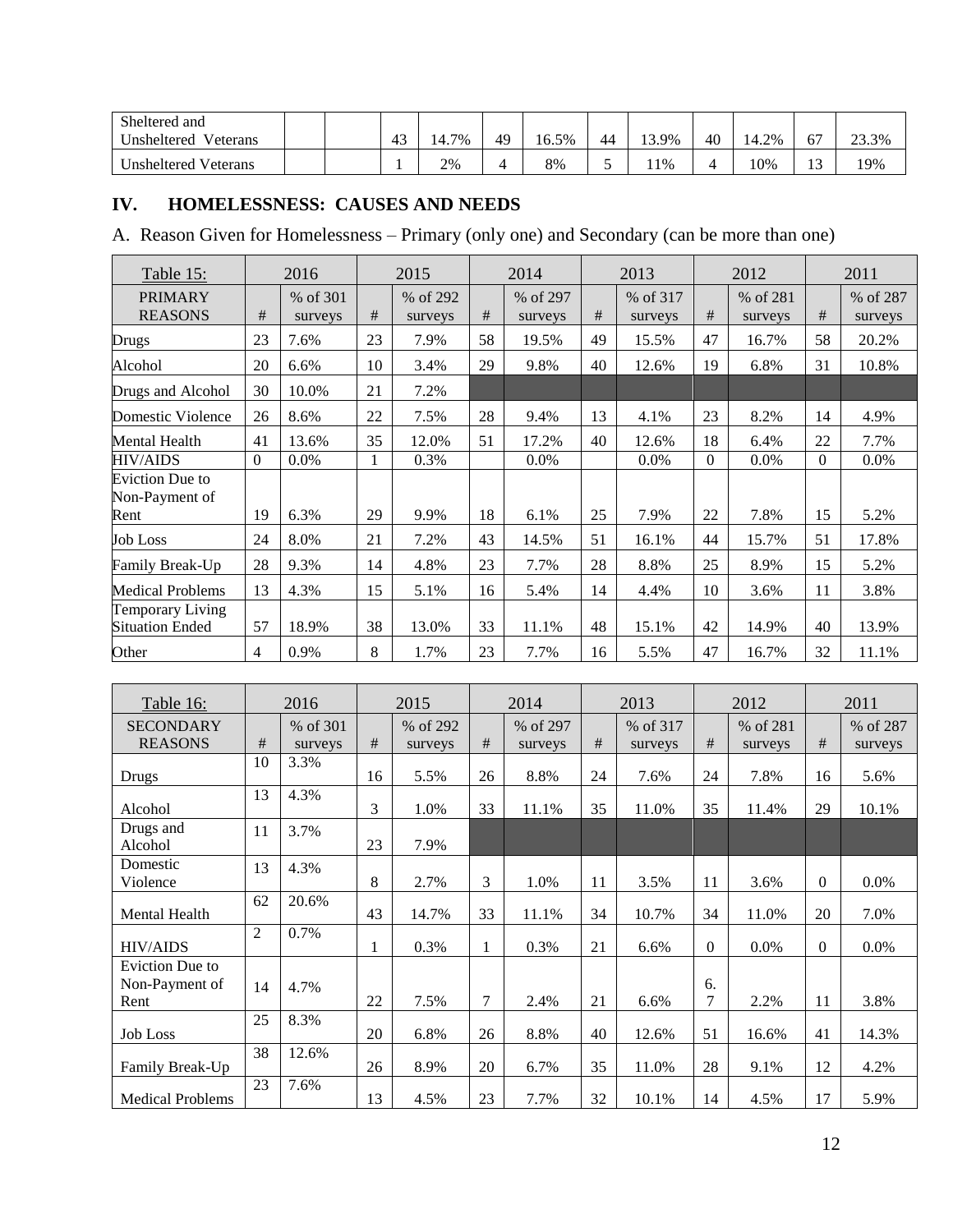| <b>Temporary Living</b><br>m | 55 | 18.3% |    |       |                |              |    |      |    |        |                |       |
|------------------------------|----|-------|----|-------|----------------|--------------|----|------|----|--------|----------------|-------|
| <b>Situation Ended</b>       |    |       | 24 | 8.2%  | 4 <sub>1</sub> | 13.8%        | 29 | 9.1% | 29 | 9.4%   | $\sim$<br>◡▴   | 10.8% |
|                              | 50 | 16.6% |    |       |                |              |    |      |    |        |                |       |
| Other                        |    |       | 42 | 14.4% | $\sim$<br>Δ.   | $0.1\%$<br>u | 24 | 7.6% | 24 | $.8\%$ | $\overline{a}$ | 5.2%  |

## B. Disabilities: Table 17:

| Table 4:               |                | 2016                           |                | 2015                           |
|------------------------|----------------|--------------------------------|----------------|--------------------------------|
| <b>Disabilities</b>    | # of responses | % of homeless (Un, ES, TH, SH) | # of responses | % of homeless (Un, ES, TH, SH) |
| Chronic Health         |                |                                |                |                                |
| Conditions             | 22             | 7.3%                           | 26             | 5.9%                           |
| Post Traumatic         |                |                                |                |                                |
| <b>Stress Disorder</b> | 13             | 4.3%                           | 9              | 2.1 %                          |
| Physical Disability    | 36             | 12.0%                          | 32             | 7.3 %                          |
| <b>HIV/AIDS</b>        | 2              | 0.7%                           |                | $0.2\%$                        |
| Intellectual           |                |                                |                |                                |
| Disability             | 10             | 3.3%                           | 5              | 1.1 %                          |
| Brain Trauma or        |                |                                |                |                                |
| Injury                 | 5              | 1.7%                           | 5              | 1.1 %                          |
| <b>Mental Health</b>   | 87             | 12.3%                          | 101            | 23.1 %                         |
| Substance Use          | 37             | 12.3%                          | 35             | 8.0%                           |
| Drug Use               | 21             | 7.0%                           | 13             | 3.0 %                          |

| Table 18:                  |     | 2016  |                | 2015  |     | 2014  |                | 2013  |     | 2012          |     | 2011  |
|----------------------------|-----|-------|----------------|-------|-----|-------|----------------|-------|-----|---------------|-----|-------|
| <b>Income and Benefits</b> |     |       |                |       |     |       |                |       |     |               |     |       |
| Sources                    | #   | $\%$  | #              | $\%$  | #   | $\%$  | #              | $\%$  | #   | $\frac{0}{0}$ | #   | $\%$  |
| Cash Assistance            | 15  | 5.0%  | 28             | 9.6%  | 20  | 6.7%  | 70             | 22.1% | 46  | 16.4%         | 50  | 17.4% |
| Social Security            | 15  | 5.0%  | 9              | 3.1%  | 47  | 15.8% | 17             | 5.4%  | 35  | 12.5%         | 40  | 13.9% |
| Disability SSI             | 38  | 12.6% | 21             | 7.2%  |     |       |                |       |     |               |     |       |
| Disability SSDI            | 16  | 5.3%  | 11             | 3.8%  |     |       |                |       |     |               |     |       |
| Employment                 | 95  | 31.6% | 93             | 31.8% | 73  | 24.6% | 25             | 7.9%  | 55  | 19.6%         | 47  | 16.4% |
| Unemployment               | 7   | 2.3%  | $\overline{0}$ | 0.0%  | 8   | 2.7%  | 47             | 14.8% | 7   | 2.5%          | 13  | 4.5%  |
| Child Support              | 8   | 2.7%  | 3              | 1.0%  | 7   | 2.4%  | $\overline{7}$ | 2.2%  | 3   | 1.1%          | 11  | 3.8%  |
| <b>TANF</b>                | 17  | 5.6%  | 23             | 7.9%  |     |       |                |       |     |               |     |       |
| SNAP (Food<br>Stamps)      | 125 | 41.5% | 12<br>3        | 42.1% | 128 | 43.1% | 146            | 46.1% | 109 | 38.8%         | 107 | 37.3% |
| Medicaid                   | 104 | 34.6% | 79             | 27.1% |     |       |                |       |     |               |     |       |
| Medicare                   | 11  | 3.7%  | 6              | 2.1%  |     |       |                |       |     |               |     |       |
| Other Health<br>Insurance  | 32  | 10.6% | 44             | 15.1% |     |       |                |       |     |               |     |       |
| <b>Veterans Benefits</b>   | 31  | 10.3% | 28             | 9.6%  | 7   | 2.4%  | 6              | 1.9%  | 8   | 2.8%          | 8   | 2.8%  |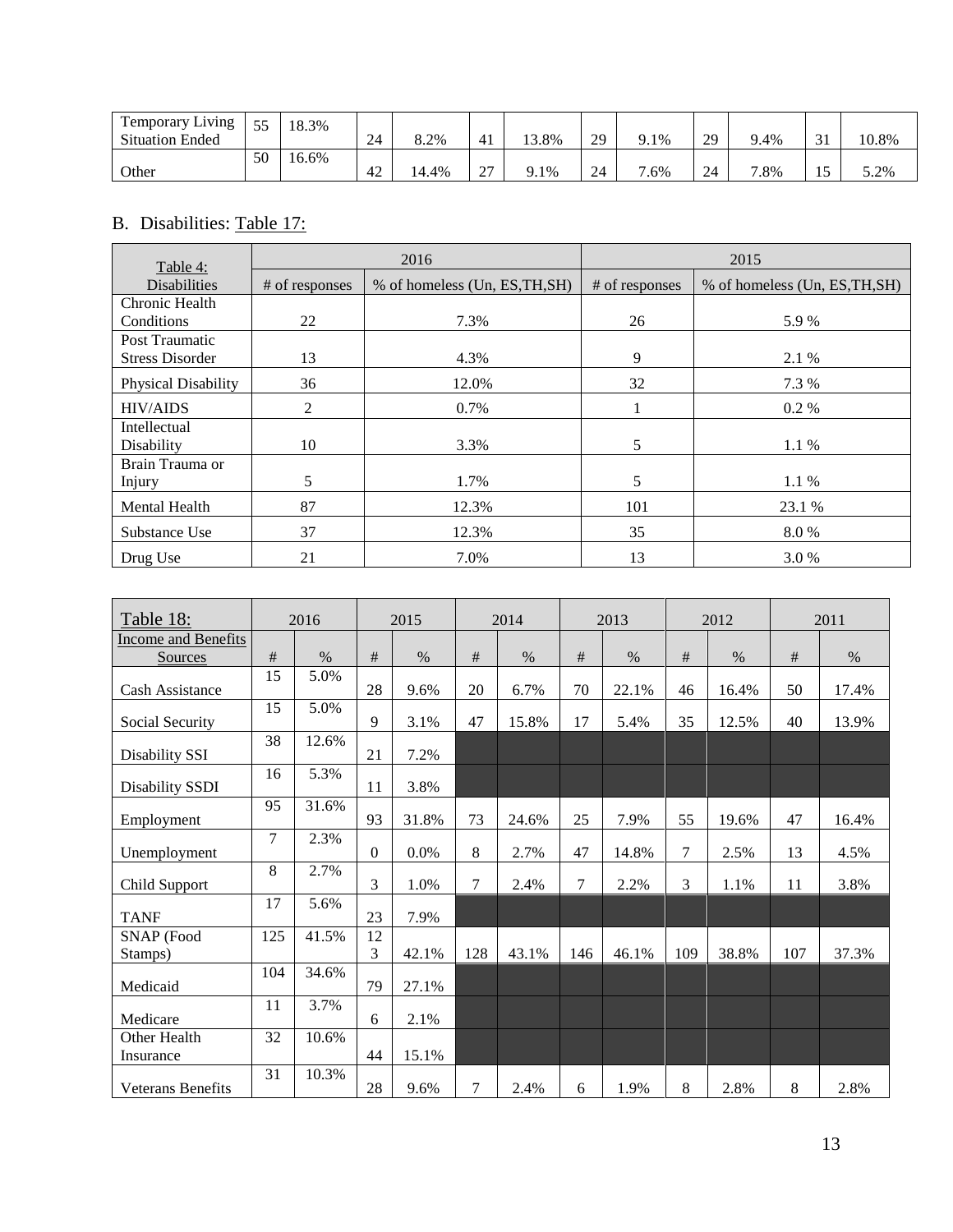#### Appendix A

List of Tables and Charts:

Table 1: Survey Responses

- Table 2: Homeless Unsheltered and Sheltered (Facility)
- Table 3: Other Homeless and Formerly Homeless Defined Situations
- Table 4: Frequency and Duration
- Table 5: Chronic Homelessness
- Table 6: Location
- Table 7: Gender
- Table 8: Ethnicity
- Table 9: Race
- Table 10: Age
- Table 11: Average Age
- Table 12: Household Type
- Table 13: Children in Families
- Table 14: Homeless Veterans
- Table 15: Reasons for Homelessness: Primary
- Table 16: Reasons for Homelessness: Secondary
- Table 17: Disabilities
- Table 18: Income and Benefits
- Chart 1: Homeless Adults and Children (Unsheltered, Emergency Shelter, Transitional Housing & Safe Haven)
- Chart 2: Sheltered (Facility) ES, TH, SH.
- Chart 3: Unsheltered
- Chart 3: Permanent Housing
- Chart 4: Near Homeless
- Chart 5: Veterans (Number of)
- Chart 6: Veterans (Percentage of\_
- Chart 7: Housing Inventory